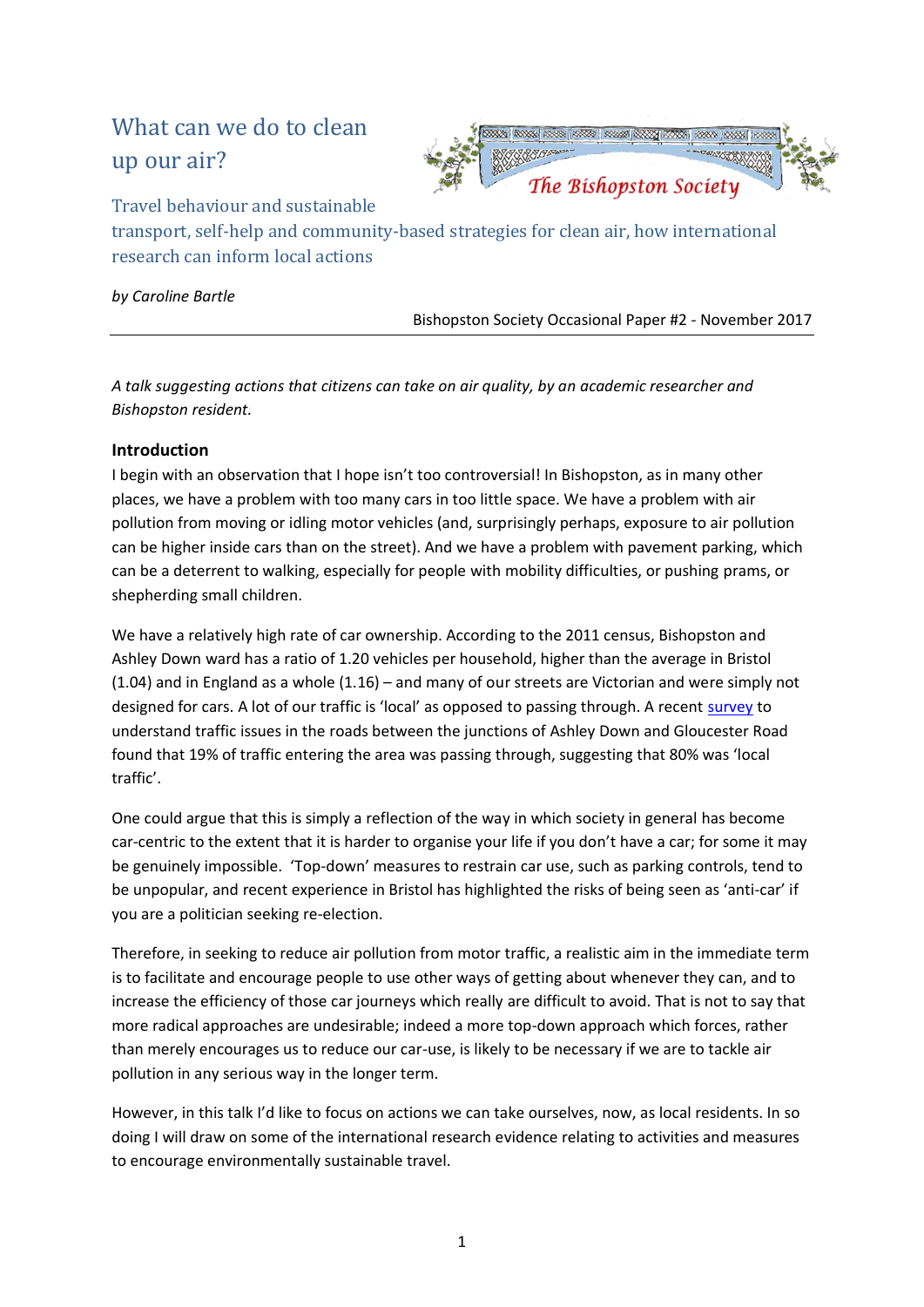We do have the advantage, in this part of Bristol, of a reasonable choice of transport modes for at least some destinations, whether it's walking to local shops, cycling on off-road paths to some parts of the city, or having the option of travelling by bus, which are regular for radial trips in and out of the city, if not for orbital ones.

This means that there is some opportunity to use local, community-based actions to help shift some car trips to other modes, as indeed the Bishopston Society has already identified in its "Clean Air Bishopston" project.

#### **The research evidence**

Firstly, what does the research evidence tell us about what works with regard to community-based sustainable travel and transport?

Most of the examples I'll offer are drawn from a literature review undertaken by colleagues and myself in the Centre for Transport and Society at UWE as part of the EU 'EVIDENCE' project. This involved a review of over 350 studies from around the world on the impacts of sustainable transport measures in urban environments. The purpose of the research was to help politicians and transport practitioners understand the economic return on investment that can be achieved through increasing expenditure on sustainable transport.

Whilst the brief was to look at the *economic* benefits of sustainable transport, rather than the environmental and health benefits directly, these areas are closely interwoven. For example, one of the ways in which economic benefits are calculated is by monetising the health benefits accruing from improved air quality. Arguably, an assessment of health impacts should always be included in appraisals of transport schemes.

The key messages from the review were grouped in 22 transport areas. I cannot mention them all here, but the summary reports and reviews of the different types of measure are available on the project website - [http://evidence-project.eu/.](http://evidence-project.eu/)

There are five areas of particular relevance to tonight's discussion:

- 1. Enabling car travel while avoiding the least sustainable uses of the car. Examples include: car clubs, car sharing, 'eco-driving', and the potential for electric vehicles to improve air quality.
- 2. Increasing the use of alternative transport modes. Examples include: walking, cycling and bikeshare schemes, and demand-responsive bus services.
- 3. Packages of measures to encourage sustainable travel. Examples include so-called 'travel plans' centred around schools and workplaces.
- 4. Personalised travel information. Examples include the provision and sharing of one-to-one information to help individuals make sustainable transport choices.
- 5. Use of transport telematics. Examples include: real-time information and e-ticketing e.g. using and promoting awareness of internet technologies to facilitate bus travel, or to find a parking space.

Most of the examples are positive measures designed to incentivise people to travel more sustainably. However, as I alluded to in my introduction, the evidence is clear that dangling a carrot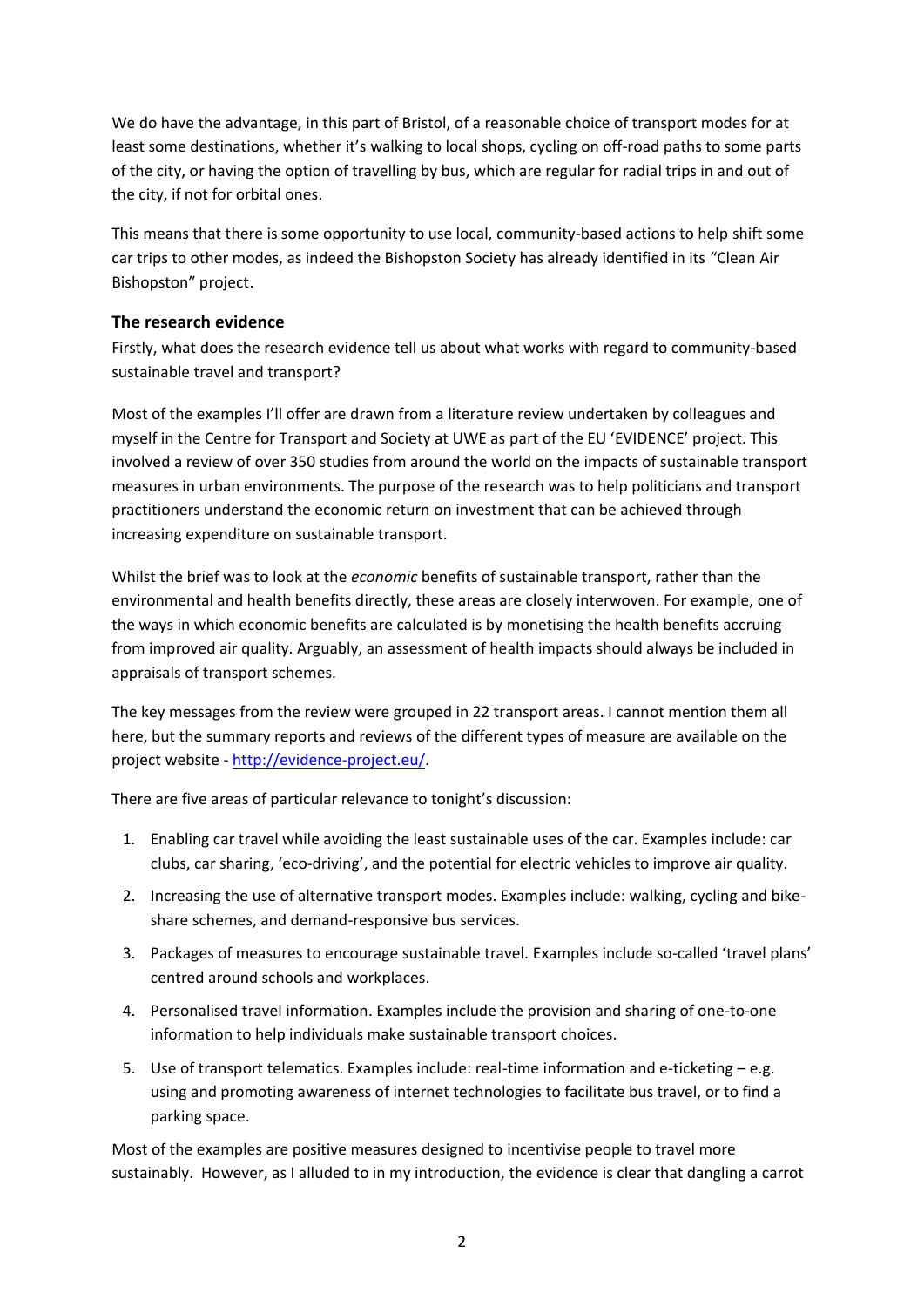in front of a donkey won't entice it on to a cycle path unless there's also a stick being waved behind it. In other words, incentives need to be used in conjunction with 'push factors', such as taxation, regulation, fuel pricing, changes to the physical road layout, or restrictions on parking. This is why the lobbying of government, councils, and transport operators needs to happen at the same time as the community-based measures which we can undertake as residents.

The 'push factor' I want to pick up on here is that evidence is unanimous on the importance of parking management as a way of managing car travel demand in urban areas. Parking issues have been found to exert a strong influence on the decisions people make about how to travel. The traditional way of doing this is through parking charges and restricting the availability of spaces.

For example, we found evidence of the importance of parking to travel behaviour change from a recent study of commute mode share in the Bristol North Fringe. At employment sites where car-use has fallen, parking restraints were found to be the chief explanatory factor, although positive incentives to encourage employees to use alternatives to the car had made this process smoother.

Parking is a very sensitive issue among both retailers and residents in Bishopston, but the evidence suggests we do need to bite the bullet of restricting parking in some form if we're serious about reducing car traffic.

#### **Five behaviour changes we can make**

Moving on now to the five areas I identified where we can work on the 'carrots' rather than the 'sticks':-

**1. Car clubs, car sharing, parking management, and the potential for electric vehicles to improve air quality**

#### **Car clubs**

- There is strong evidence of positive effects of car clubs on the distance travelled, car ownership, the incidence of driving alone and the numbers of vehicles on the streets. Freefloating schemes seem to have additional important advantages for larger urban areas (related to parking and one-way journeys), although evidence here is limited at present.
- It was found that car club users reduced their overall mileage by joining the schemes. This may be due to outcomes such as reduced car ownership and more selective car use in general. Car club members tend to minimise their use of the car club vehicle as they have to pay for each individual journey. This is contrast to private vehicle use, which can encourage owners to maximise their mileage vehicle in order to get the best value from the investment of buying, taxing and servicing their car.

#### **Electric vehicles**

• In general, the reviewed studies agree that electric vehicles reduce emissions related to fuel consumption in road transport. Positive effects are reported for  $CO<sub>2</sub>$  and local air pollutants (Hydrocarbons (HC), Particulate matter (PM), Carbon monoxide (CO) and Nitrogen oxides (NOx). Whilst this is good news for local air quality, there are a few caveats: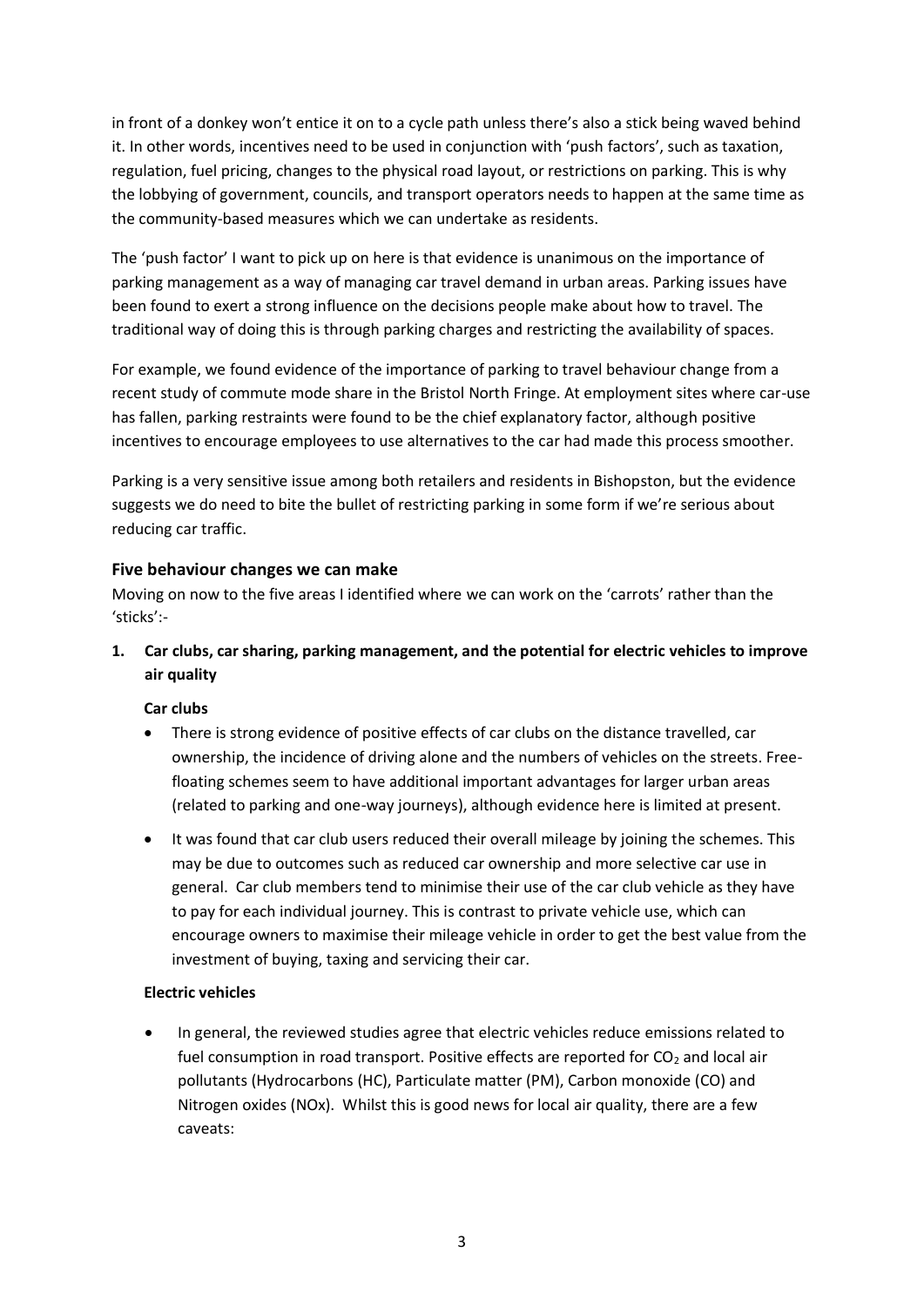- Firstly, significant market penetration of electric vehicles will be required before observable benefits in air quality will be noticed.
- Secondly, the overall environmental impact of electric vehicles is largely determined by the way that the electricity is generated. The environmental benefits are limited in a country where electricity generation relies heavily on fossil sources.
- Another important issue is that 9% of all UK  $PM_{10}$  emissions are created by tyre and brake wear, and road abrasion (the total transport contribution to UK PM<sub>10</sub> emissions is 17%) – electric vehicles will not necessary solve this problem. Whilst we have seen huge reductions in some air pollutant emissions from road transport over the past 25 years (e.g. carbon monoxide, nitrogen oxides), levels of particulates from tyres and brakes have slightly increased. Emissions resulting from the resuspension of particles caused by the turbulence of passing vehicles have also increased.

This is not to say that we shouldn't welcome the move towards electric vehicles, just that they aren't a universal panacea for our air quality problems.

#### **Car-sharing (where people offer or accept lifts)**

Compared with car clubs, the evidence is less clear on the extent to which car-sharing schemes reduce total vehicle miles travelled, as some people who lift-share may switch from public transport rather than from driving a car.

- Car-share schemes work particularly well when organised within a workplace or group of workplaces, whether these are organised informally among colleagues or use an online pairing service [\(Lift share](https://liftshare.com/uk) being the first one of its type). New apps are being developed to facilitate lift sharing – for example the ['Join my journey'](https://www.joinmyjourney.org/) tool being piloted in Bristol.
- Marketing is also of vital importance in enabling the success of car-share schemes. It can offer strong messages such as the potential for trip makers to save money. It is important, however, that other incentives be in place, e.g. priority parking, subsidised parking costs, and use of high occupancy vehicle lanes.

#### **Eco-driving (fuel-efficient driving) courses – offered by the Energy Saving Trust for example**

• The evaluation of a nationwide Dutch programme provides found some substantial reductions in emissions and positive effects on other issues like road safety, traffic noise nuisance and driver stress.

#### **2. Walking, cycling, bike-share schemes, and demand-responsive bus services.**

#### **Walking**

There is some evidence to indicate that levels of walking can increase at an individual and collective level through personal and community interventions, as well as through changes to walking environment. It can be argued that an infrastructure suitable for walking needs to be in place before undertaking any interventions aimed at behavioural changes.

• Examples of collective action include: local walking groups to encourage active lifestyles; walking buses; walk to school events.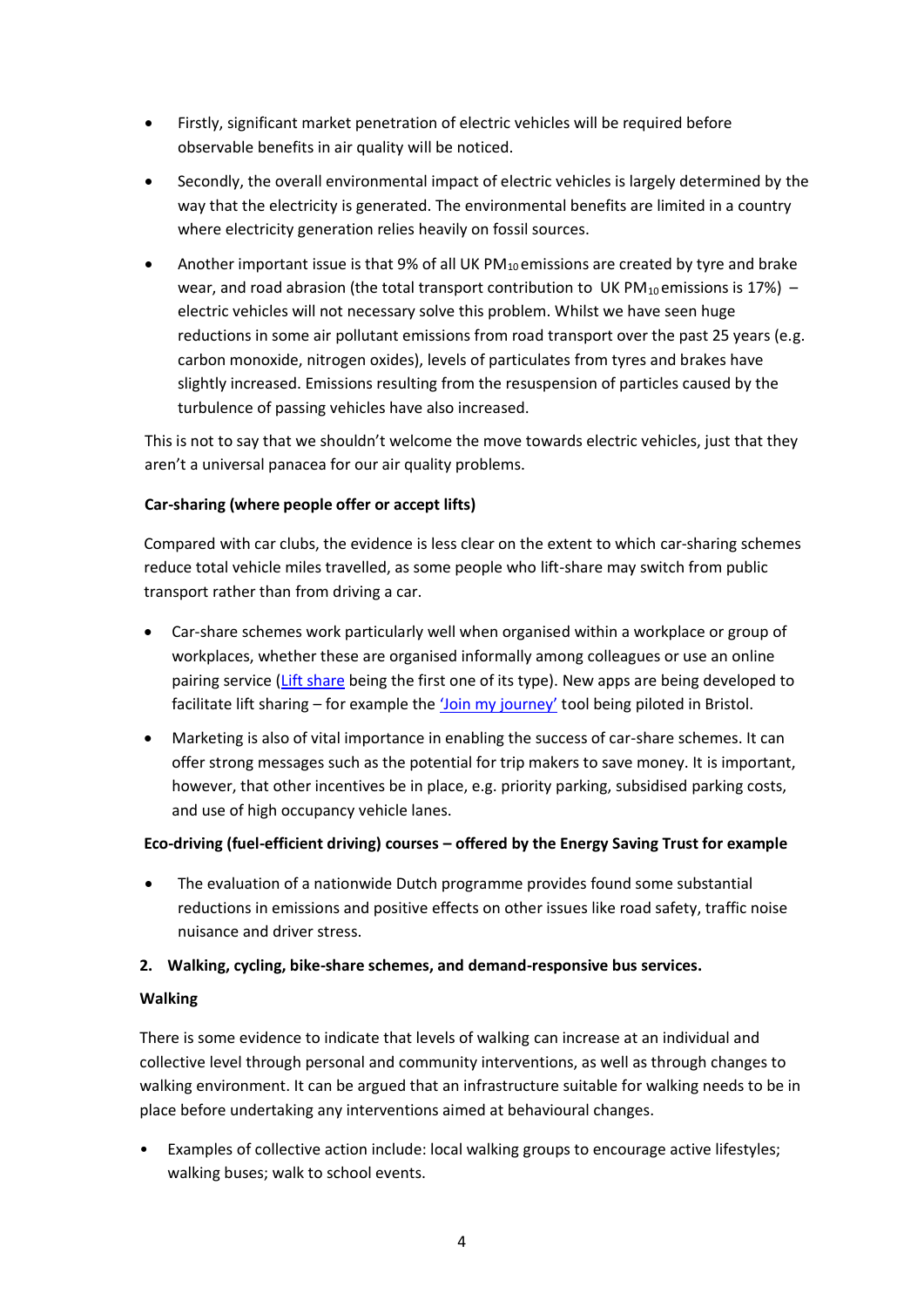• A recent project led by Bristol university, [iWalk,](https://greaterbedminster.org.uk/wp-content/uploads/2017/08/iWalk_June-DRAFT.pdf) aims to translate delivery of inclusive walking, an important public health ambition, into day-to-day transport practices.

#### **Cycling**

The first point is that we can be very confident that appropriate infrastructure provision for cycle traffic is a necessary condition for increasing levels of cycling. The evidence suggests that comprehensive networks of routes for cycle traffic are required. However, promotional activities, events and information are important in encouraging people to use the infrastructure, especially under-represented groups (which includes women).

This is perhaps where we, as local residents, can particularly help. Activities can include:

- Developing and distributing convenient information such as destination-centred cycle maps. Research shows that a 'bottom-up' map design involving 'real users' authenticates the information in the eyes of prospective cyclists. Informal, word of mouth information can be very powerful. This can include 'bike buddying', whereby existing cyclists advise people on good cycling routes.
- Organising cycling training for both adults and children by linking into existing schemes such as **Bikeability** or training offered by **Lifecycle UK**.
- Competitions such as the annual Big Commuter Challenge organised by our local councils in conjunction with employers.
- Promotional events such as Cycle to Work days. An example which was robustly evaluated was a Cycle to Work Day in Victoria, Australia. A survey found:
	- 17% of respondents had cycled to work for the first time on Ride to Work Day, of whom 27% were still cycling to work 5 months later.
	- Female 'first-timers' were more likely than male counterparts men to be cycling to work 5 months later.

Social psychological factors have also been found to contribute to cycling levels; e.g. individuals are more likely to cycle if other family members cycle, and if there is a perception that a journey is both possible and easy by bike.

Falling costs and wider availability of electric bikes hold considerable potential for widening access to cycling, especially with the hills involved in Bristol.

#### **Bike-sharing schemes**

These are schemes that provide access to cycles in and across a city for short hire periods. The original schemes such as Boris Bikes in London required docking stations, but recently, innovative, dockless bike share schemes have been introduced, with Bristol being the first city in the UK for one such scheme to be launched [\(YoBike\)](https://yobike.com/).

Bike-share may also extend to electric as well as pedal powered bikes.

• Evidence of the impact of bike sharing is limited, but suggests that it can increase cycling levels in a city. However, the ability of bike sharing to attract trips previously made by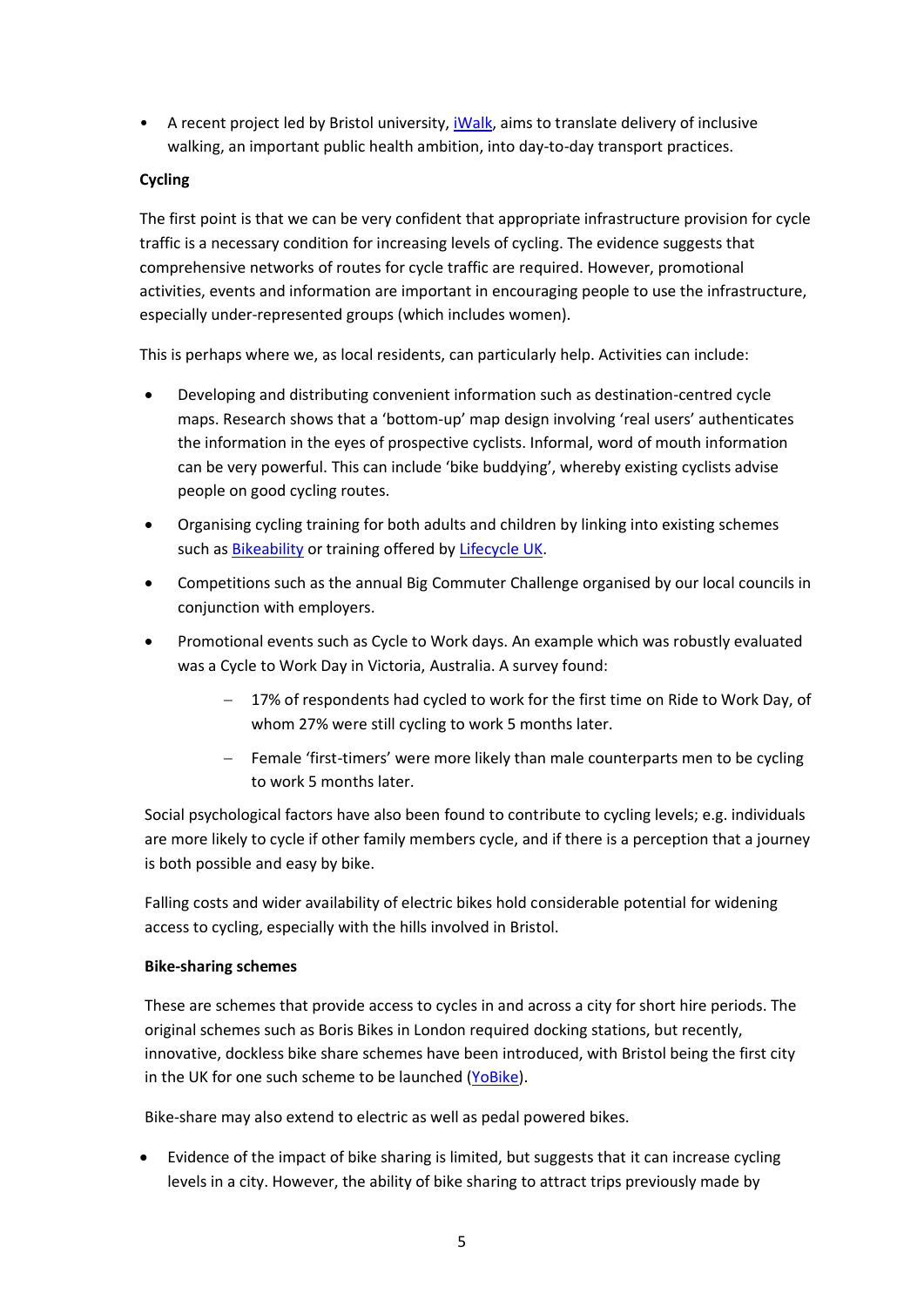private vehicles remains a key challenge, with bike sharing predominantly replacing walking and public transport. This means that the impact on air quality might not be huge, especially when the effect of using motorised fleets for bike maintenance and re-distribution is accounted for.

• However, bike sharing can contribute towards raising awareness and 'normalising' cycling generally, contributing to increasing road safety for cyclists, which in turn can lead to more cycling.

#### **Demand responsive buses (DRT)**

DRT is a non-private transport mode offering flexible routes and timings in response to changing passenger demand. They can be thought of as a taxi-bus, intelligently routed by real-time and predicted demand. The aim combines the convenience of point-to-point journeys with the environmental and cost benefits of shared use. There is currently a lack of research evidence on these services.

At UWE we're involved in the [MODLE project](https://info.uwe.ac.uk/news/uwenews/news.aspx?id=3493) with a company called Esoterix (alongside many other partners). MODLE stands for Mobility on Demand Laboratory Environment. It seeks to introduce innovative on-demand bus services in the North Bristol and Avonmouth area. The aim is to provide connections to scheduled rail or bus services as well as transport for journeys which are not well served by traditional public transport.

# **3. Packages of measures to encourage sustainable travel (e.g. so-called travel plans centred around organisations such as a school or workplaces).**

Travel plans comprise a set of voluntary travel behaviour change measures for the individuals involved. This means, for example, 're-framing individual travel choices' with measures such as: improving bus, cycling and walking routes that serve the site; improving on-site facilities (e.g. for cycling); and offering better information about non-car modes, as well as discounts, promotional offers and financial incentives to make alternatives to solo driving more attractive.

Disincentives for solo driving such as parking restraints, or 'push factors' such as traffic congestion, are likely to improve the chances of success of travel plan measures in terms of reducing car-use.

- The evidence suggests that single-occupancy commute trips to employers with Travel Plans could be reduced by between 4% and 18%, depending on the intensity of measures, and external 'push factors' such as levels of traffic congestion in surrounding areas.
- For schools, measures might additionally include: pedestrian and cycle training for children; 'walking buses', special school buses; and activities as part of the curriculum to teach the benefits of sustainable transport.

#### **4. Personalised travel information**

Personalised travel planning (PTP) is a targeted marketing technique involving the provision of travel advice to individuals, with the aim of encouraging them to make more sustainable travel choices. It involves directly contacting people with the offer of information, assistance,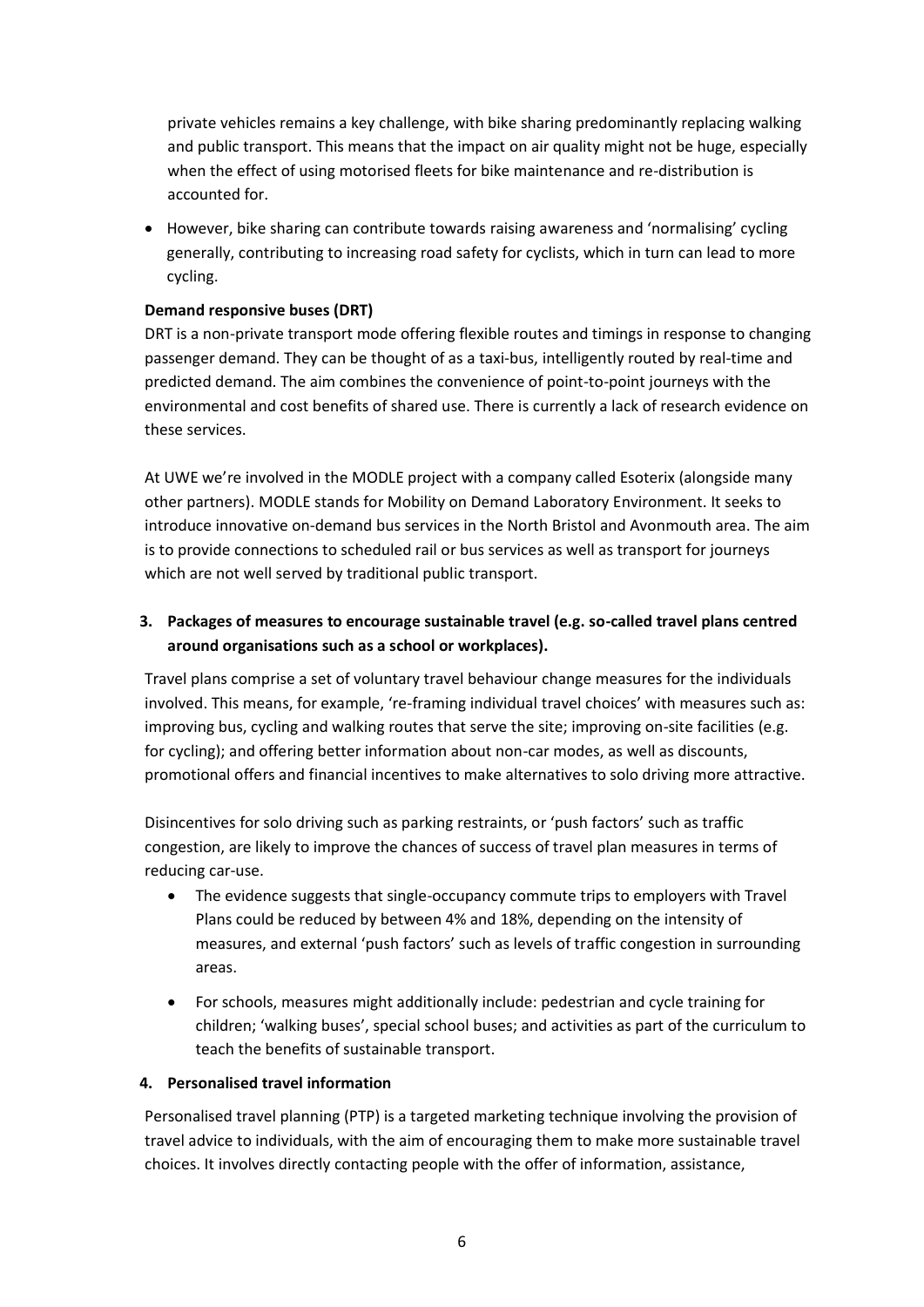incentives and motivation, to enable them to alter their travel choices voluntarily. An example used in Bristol is the Council's TravelWest information stands at community events.

- Evidence worldwide suggests that PTP projects are successful in reducing both the number of car driver trips and car-driver mode share. Reduction in car driver trips is typically between 8% and 12%, whilst car-driver mode share has typically fallen by around 5-7%.
- PTP can also serve as a useful means of promoting improvements to infrastructure and services such as better bus services and cycle paths.
- PTP is an area where we can think creatively about sharing travel knowledge ourselves within our locality, without necessarily relying on the councils' Travel West teams.

#### **Community based social marketing – the role of pledges and other commitments**

'Community-based social marketing' approaches to PTP have shown above average reductions in the number of car trips. One example is the 'In Motion' programme run in Seattle. A core component of In Motion was inviting participants to pledge to reduce car alone trips; they received rewards for meeting their pledge in the form of weekly travel and local business vouchers.

Local action teams create partnerships with local businesses and develop slogans tailored to individual communities.

- Participants were invited to pledge to reduce car alone trips and can receive 'Count Me In' signs to put up in front of their homes.
- The initial pledge was a primary motivator for behaviour change; timely feedback on their performance against the pledge supported continued engagement.
- Reductions in car alone trips by pledging participants was between 24% and 50%.

Again, this approach leans on lessons from social psychology about how we are influenced by people within our 'in-groups' –family, neighbours, colleagues etc. Even though, culturally, we like to see ourselves as 'rational decision-makers', weighing up all the facts objectively, and we tend to underestimate the extent to which we are influenced by what other people like us are doing.

Just seeing that others are cycling, walking etc. can work better at inducing behaviour change than using, for example, pro-environmental messages, which can be seen as 'preaching'. It's helpful to present examples of people engaging in these behaviours already and who are positive about them.

#### **5. Transport telematics (e.g. real-time information, e-ticketing)**

This concerns the use of new technologies such as the [UK bus checker app](http://www.buschecker.com/app/UK/) to facilitate bus travel, or online journey planners to plan trips which require more than one mode of transport, or to find a parking space using sensors and apps.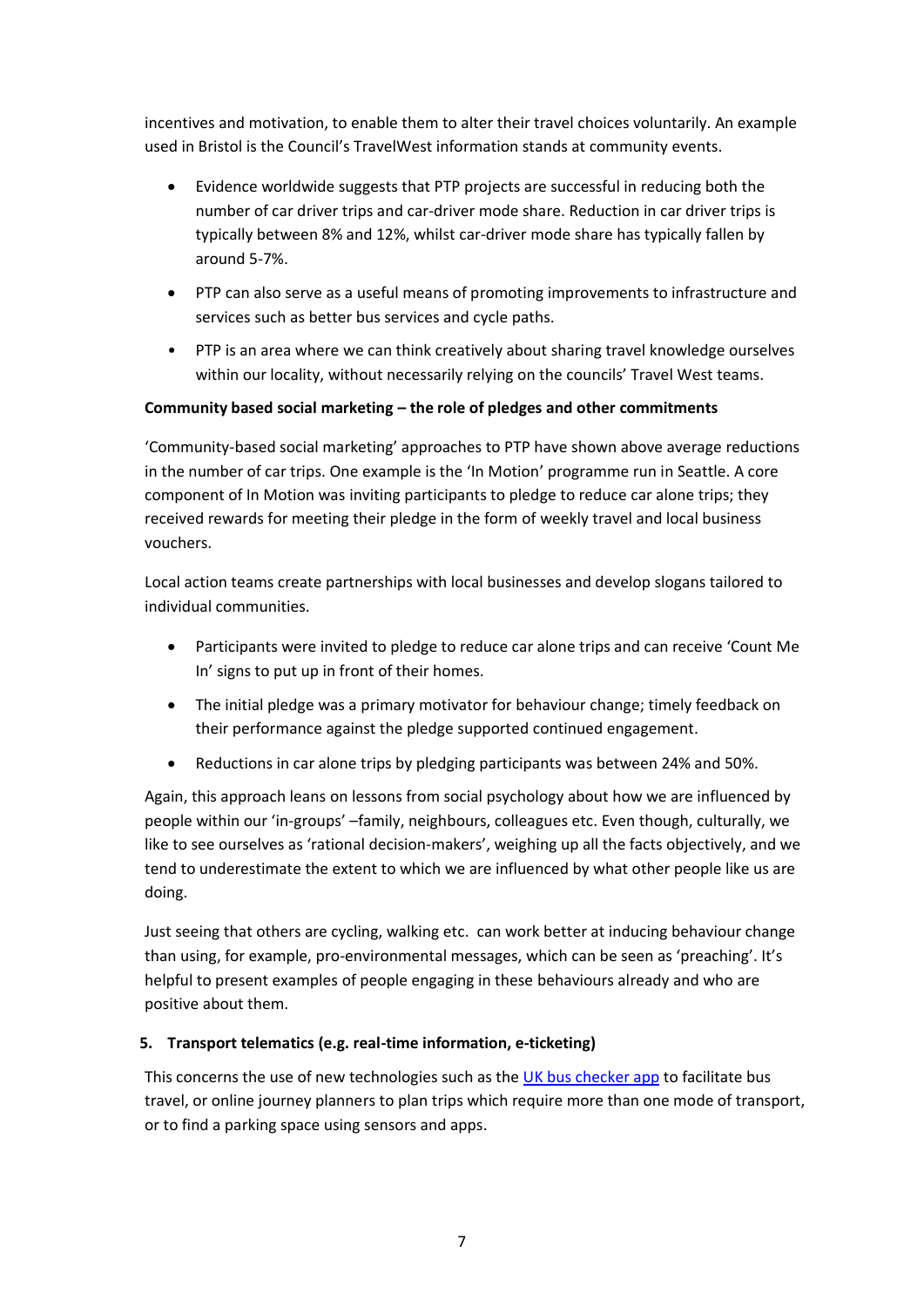Online journey planners have been around for some time, but change is happening very quickly with the multitude of apps available now on smart phones. Real-time information on bus services which tends to be highly valued by bus users.

- Here, the research shows that real time travel information can be most valuable to users when uncertainty is highest (e.g. for buses more than trains, and for more congested cities).
- However, the reliance on smartphones to access these services exclude those who cannot access the technology, or who find it difficult to use. There is a lower penetration of smart phones amongst the older age groups. This is one area where we could try within our community to ensure that knowledge is shared, so it isn't just the most technologically literate who benefit.

#### **Parking information**

Telematics can also be used to help drivers to find a parking space, hence reducing the time spent 'cruising' for a space, and consequently cutting emission. This can include:

- Smart parking systems
- On-street parking sensors
- Evidence from North America that on average 30% of urban traffic is cruising for a parking spot at any one time. Example of a successful intervention is in San Francisco (USA), where sensors in on-street parking bays provided real time information to drivers on occupancy rates and dynamic fees. This led to dramatic improvements in parking availability, reductions in cruising time and distanced travelled by car.
- Current research in Bristol to reduce cruising time includes 'ParkUs' an app being developed by Toshiba Research Europe, Bristol, and tested by UWE as part of the EU REPLICATE programme (with Bristol City Council etc.). This uses crowd-sourced information from other drivers to find out where spaces are available, removing the need for costly onstreet sensors.

# **Summing up**

I've talked about, firstly: less unsustainable forms of car-travel: car clubs, car sharing, eco-driving, electric cars; secondly, alternative transport modes - walking, cycling and bike-share schemes, and demand-responsive bus services; thirdly, packages of measures to encourage sustainable travel; fourthly, personalised travel information, and finally transport telematics.

I'd like to end with a few discussion points on the kind of self-help actions which we can undertake as a community:-

- Firstly, as individuals, try not to think of the car always as the default option. Try and use other options if they are possible, then spread the word and encourage others.
- If organising a local event or activity, suggest alternatives to single occupancy car as the default option to those interested in attending.
- Perhaps within community and social groups, set goals and pledges to reduce their car use. Encourage 'small steps', e.g. initially using alternative modes on some days, rather than every day.